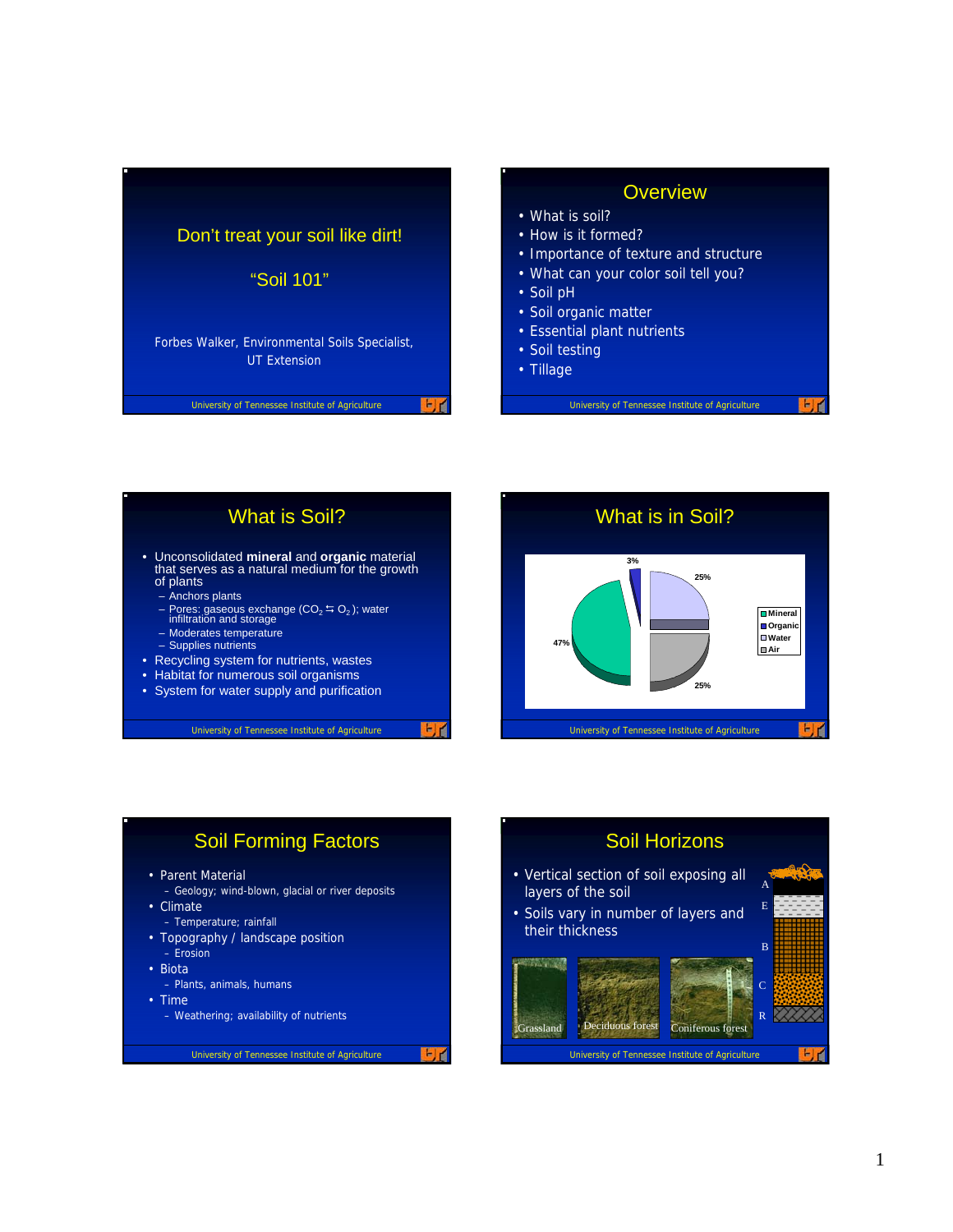# Soil Texture

- Percentage of sand, silt and clay particles
- Does not include material > 2 mm diameter (gravel, rocks etc.), or organic material
- Permanent characteristic of soil
- Important for many properties: – water holding capacity
	- water movement into and off soil
	- nutrient holding capacity
	- resistance to erosion
	- influences crop management
	- engineering applications
		- University of Tennessee Institute of Agriculture

## Soil Texture

- Sand: 0.05 2 mm diameter  $-$  single grained, gritty feel, SiO<sub>2</sub> (silicates)
- Silt: 0.002 0.05 mm diameter – smooth, floury feel, slightly cohesive, – quartz, feldspars
- Clay: < 0.002 mm diameter – stiff, sticky, very cohesive
	- secondary minerals (weathered)

University of Tennessee Institute of Agriculture





#### Soil Color

- Black organic matter
- Grey REDUCED IRON  $(Fe<sup>2+</sup>)$ , indicates poor drainage, saturated conditions, low oxygen
- Reds, browns, yellows, tans OXIDIZED IRON  $(Fe^{3+})$ , good drainage, adequate oxygen
- White high silica content or salts



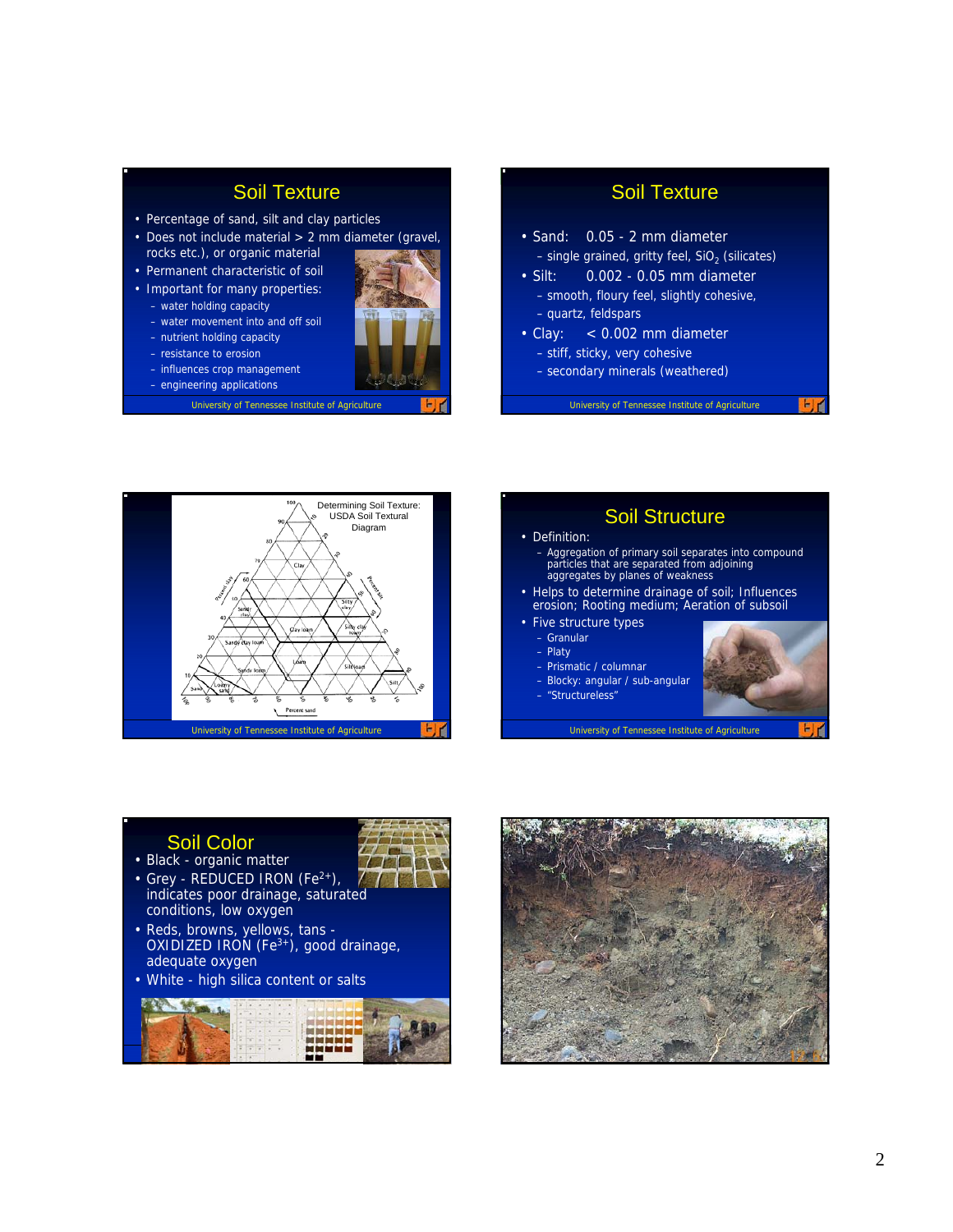## Soil pH

- Concentration of hydrogen ions
- Measured on pH scale (1 to 14)
- Most crops need pH 5.7 to 6.5
- Micro-nutrient availability less at high pH
- Nutrient uptake; nitrification; acid rain
- Low pH  $(<5.5)$  = Al toxicity
	- Correct with calcitic or dolomitic lime
	- Determine with soil test

University of Tennessee Institute of Agriculture

#### Soil Organic Matter

- Source of plant nutrients: N, P, S
- Soil aggregation
- CEC and buffering capacity
- Water holding capacity, air movement, etc.
- Chelation of metals (Zn, Cu)
- C supply for microorganisms
- Surface mulches regulate temperature, moisture

University of Tennessee Institute of Agriculture

#### **Humus**

- Humic Substances
	- high molecular weight
	- highly aromatic ring structure
	- formed by decomposition and synthesis processes, microbial and chemical – Very high specific surface area
- Very high Cation Exchange Capacity – pH dependent
	- $-200$  to 300 cmol $\alpha$ /kg
- High water holding capacity – 4 to 5 times its mass

University of Tennessee Institute of Agriculture

University of Tennessee Institute of Agriculture 18 Essential Plant Nutrients Hydrogen Carbon Nitrogen Phosphorus Potassium Calcium Magnesium Sulfur **Oxygen** Copper Zinc Manganese Molybdenum Iron Chlorine Boron Nickel Cobalt

#### Role of Nitrogen

- Importance: proteins, chlorophyll, nucleic acids
- Low  $N =$  low yields
- Total soil N: < 400 to >8000 kg/ha
	- Available soil  $N = < 5\%$  of total at any time - Available  $N = NH_4^+$  and  $NO_3^-$
	- only nutrient taken up as cation and anion
	- $-$  Remainder = organic forms and  $NH_4^+$  "fixed" by clays

 $F_1$ 

University of Tennessee Institute of Agriculture

#### Role of Phosphorus

- The energy currency in the cell
	- ATP -- adenosine triphosphate
	- DNA--deoxyribonucleic acid
	- RNA--ribonucleic acid
- Enhances many aspects of plant physiology
	- photosynthesis, maturation
	- N-fixation, flowering, fruiting, seed production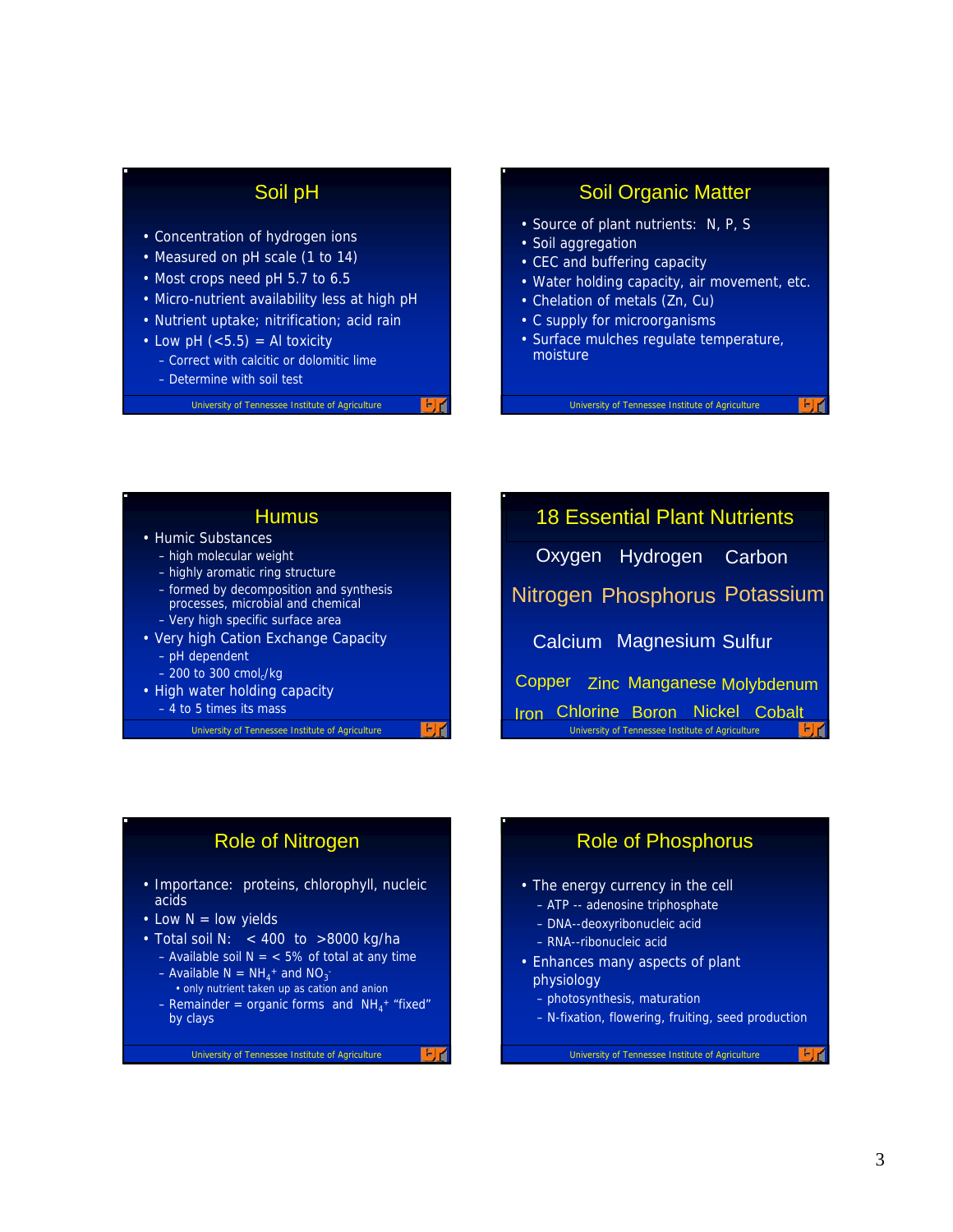

## Nutrient Management

University of Tennessee Institute of Agriculture Supply essential nutrients Effective & efficient use of nutrients Minimize environmental degradation Maintain or improve soil quality

# Major Nutrient Cycles

University of Tennessee Institute of Agriculture

•Nitrogen: organic nitrogen, ammonium (NH<sub>4</sub><sup>+</sup>), nitrate (NO<sub>3</sub><sup>-</sup>), ammonia  $(NH_3)$ •Phosphorus: phosphorus or phosphate (sold as " $P_2O_5$ "); taken up as PO<sub>4</sub><sup>3-</sup>, HPO<sub>4</sub><sup>2-</sup>, H<sub>2</sub>PO<sub>4</sub><sup>-</sup>, •Potassium: potash (sold as " $K<sub>2</sub>O$ "); taken up as K<sup>+</sup>





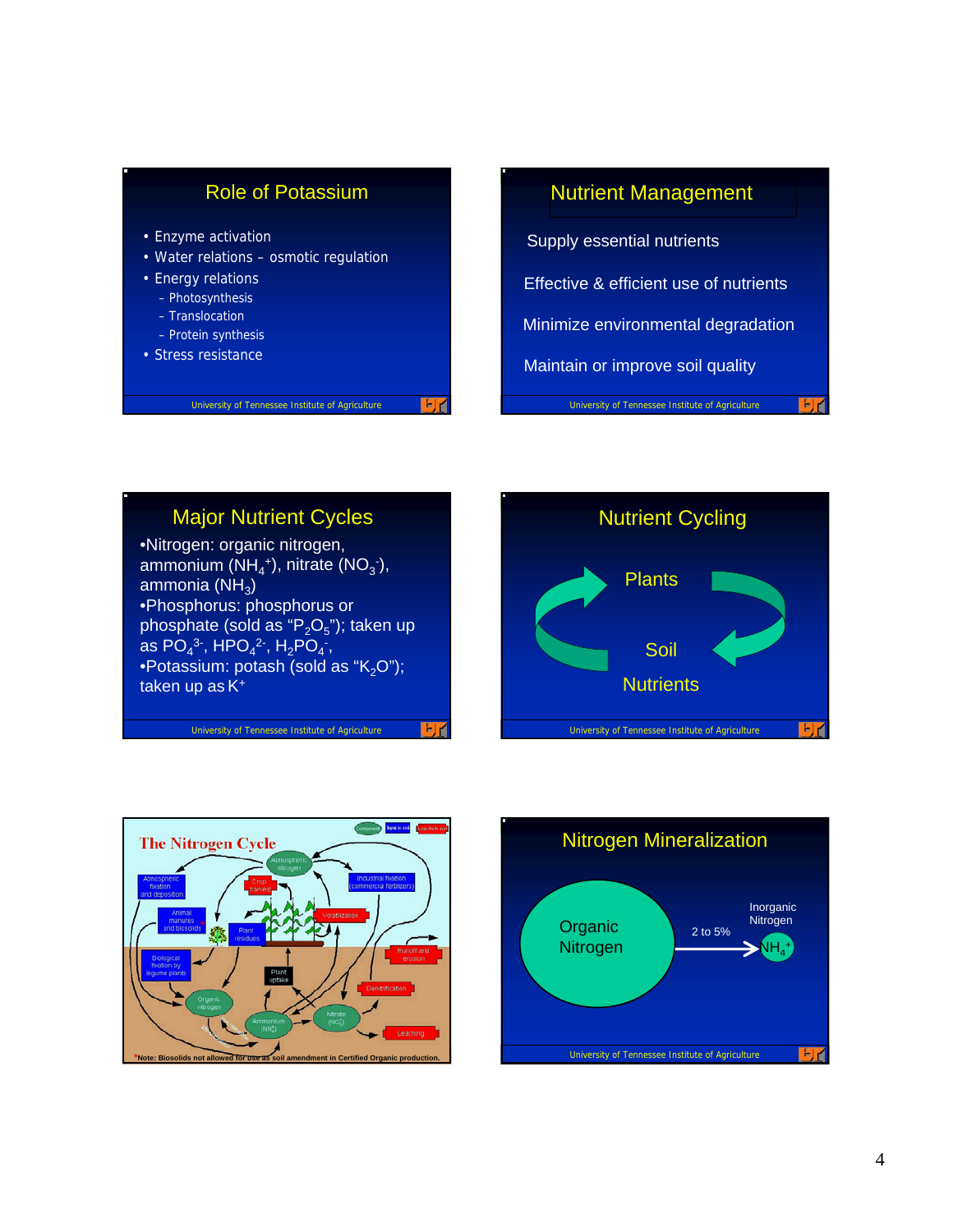





#### Forms of Phosphorus

Minerals: Ca-P, Fe-P, Al-P, Mn-P Soluble P (depends on pH)  $PO_4^3$   $\rightarrow$  HPO<sub>4</sub><sup>2</sup>  $\rightarrow$  H<sub>2</sub>PO<sub>4</sub>  $\rightarrow$  H<sub>3</sub>PO<sub>4</sub> Fixed Inorganic P Organic P: available & labile

University of Tennessee Institute of Agriculture





# Transport Mechanisms

| <b>Surface Water Runoff</b>                      | N, P, K |
|--------------------------------------------------|---------|
| Soil Erosion                                     | N, P, K |
| Groundwater                                      | N, K    |
| Gas                                              | N       |
| University of Tennessee Institute of Agriculture |         |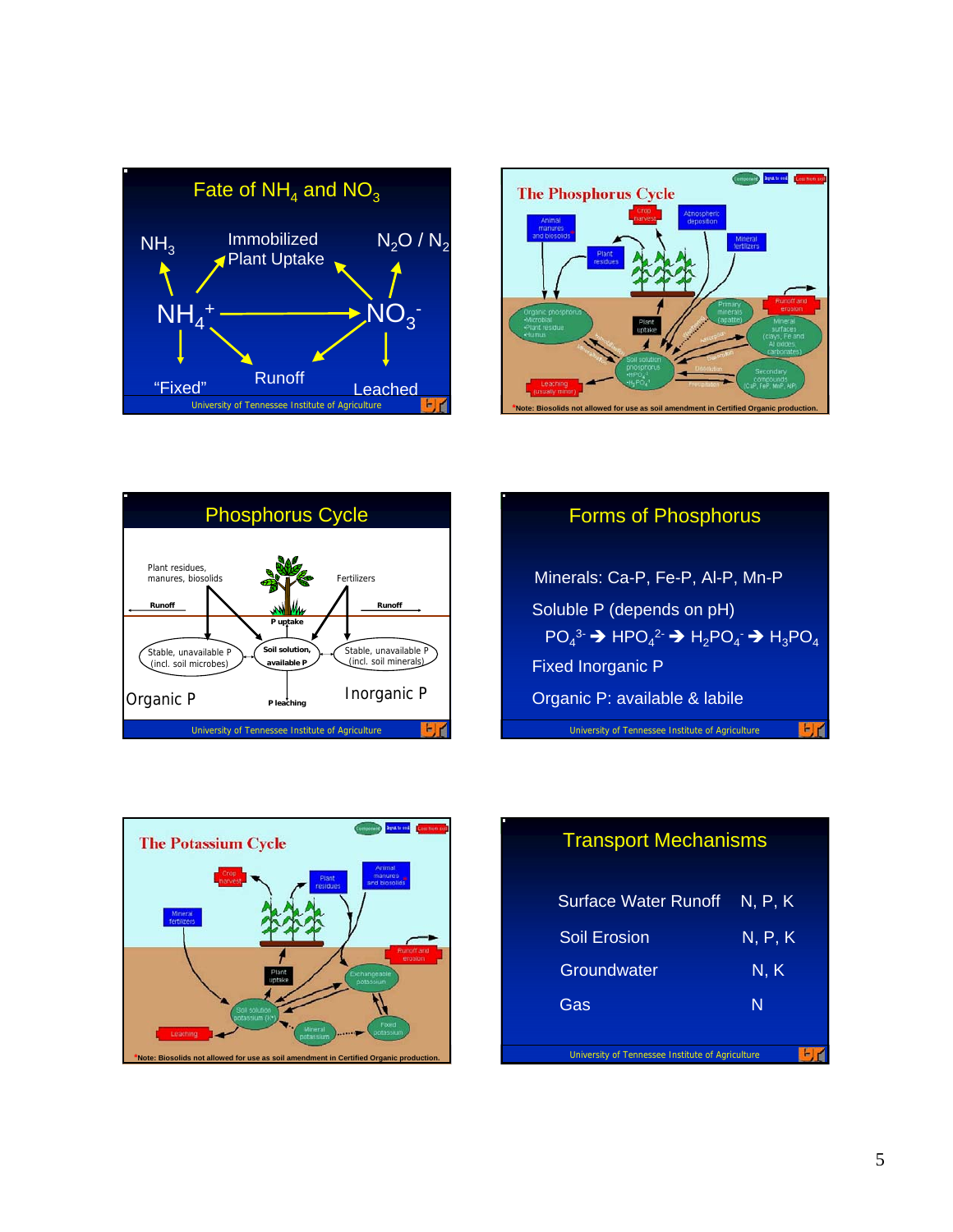## Environmental Concerns

Nitrogen: Air & Water quality Phosphorus: Water quality Potassium: Feed Quality



# University of Tennessee Institute of Agriculture Reduce Surface Runoff & Erosion Avoid over application Maintain soil pH Best Management Practices

#### Soil Testing

- "Don't guess soil test!"
- Sampling
	- $0 6''$
	- Random
- Lab analyses
	- Basic: P, K, pH
	- Cost: \$7
	- http://soilplantandpest.utk.edu/
- Interpretation of results
- Sufficiency vs. Maintenance



University of Tennessee Institute of Agriculture



## To Till or Not to Till?

- Tillage "a weakness in organic systems?"
- Minimize the negative consequences:
	- Timing of tillage
	- Equipment operation
	- Soil conditions
	- Crop rotation
- Primary (plows) & secondary (harrows) tillage
- No-till 30% residue cover

University of Tennessee Institute of Agriculture

国道

## Organic Certification and Tillage

- Must document tillage practices as part of<br>Organic System Plans <u>[NOP section</u><br>§205.201(a)(1)]
- Hand weeding and mechanical cultivation are<br>allowed weed control measures [NOP section §205.206(c)(4)]
- Records must document the frequency of tillage
- Organic inspector will consider whether tillage practices are being used in ways that maintains<br>or improves the physical, chemical, and<br>biological condition of the soil and that minimize<br>soil erosion <u>[NOP section §205.203(a)]</u>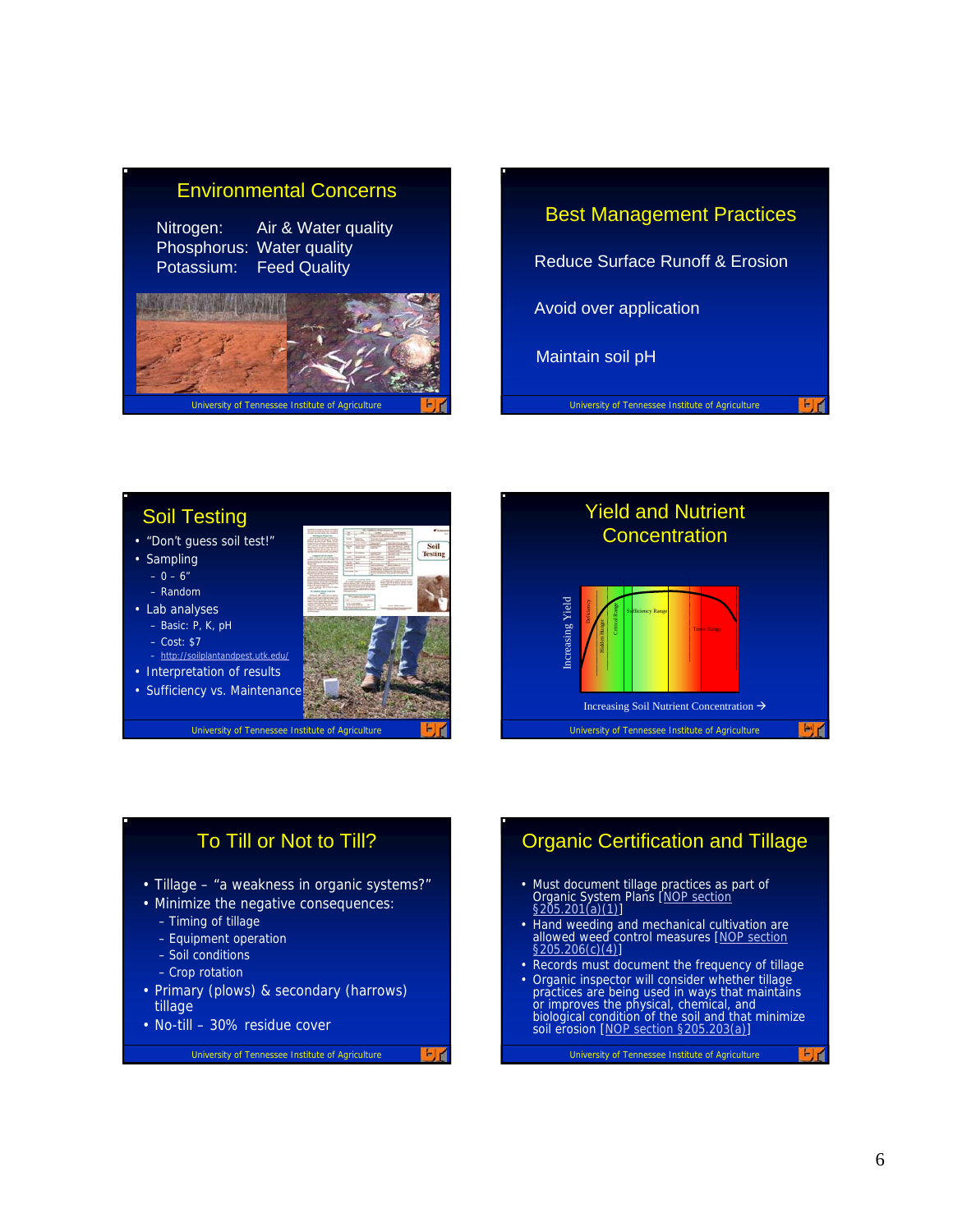

- Weed management
- Destroys soil structure
- Reduces soil organic matter
- Energy intensive
- Increases erosion: 30 % cover = 80 % less erosion











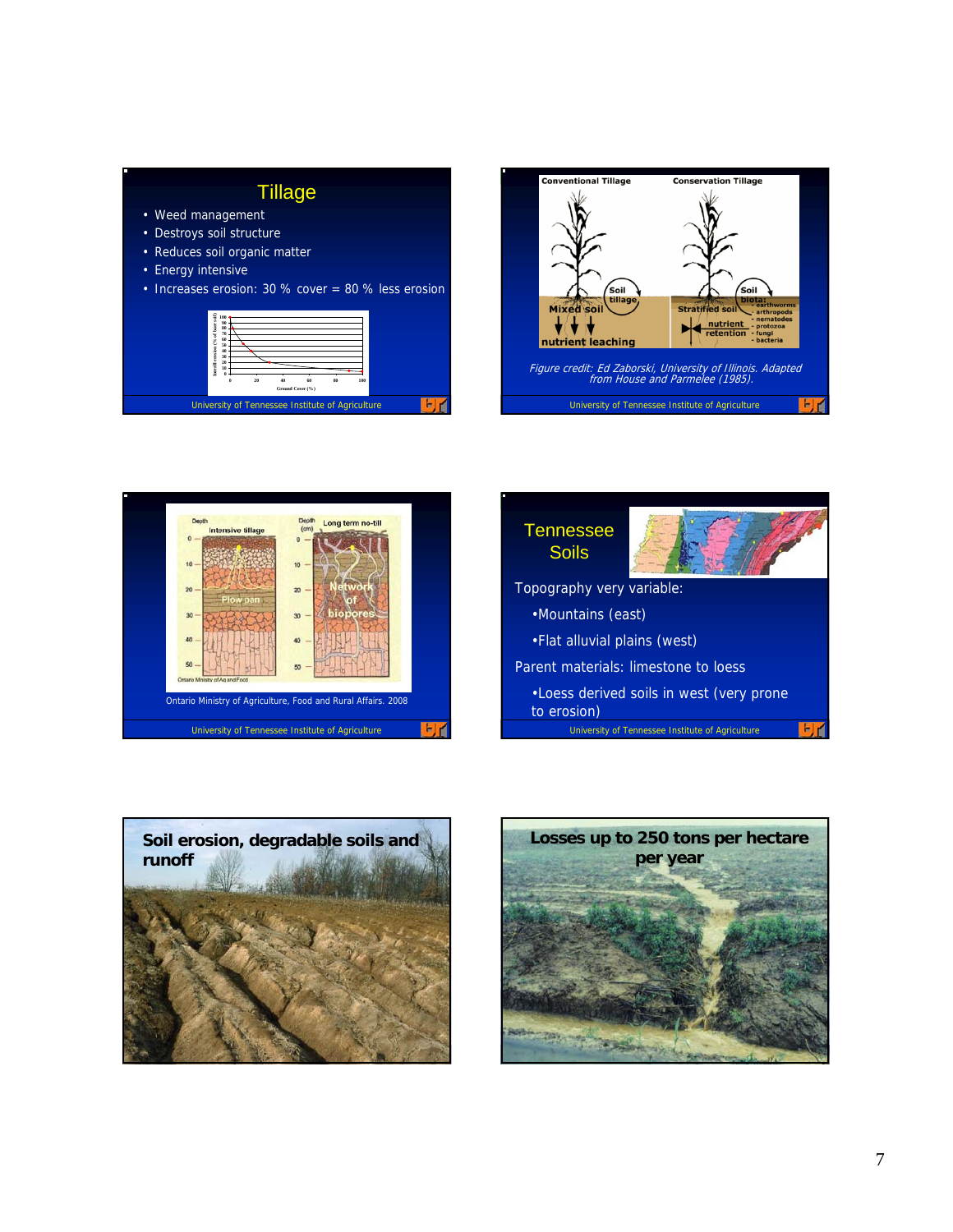









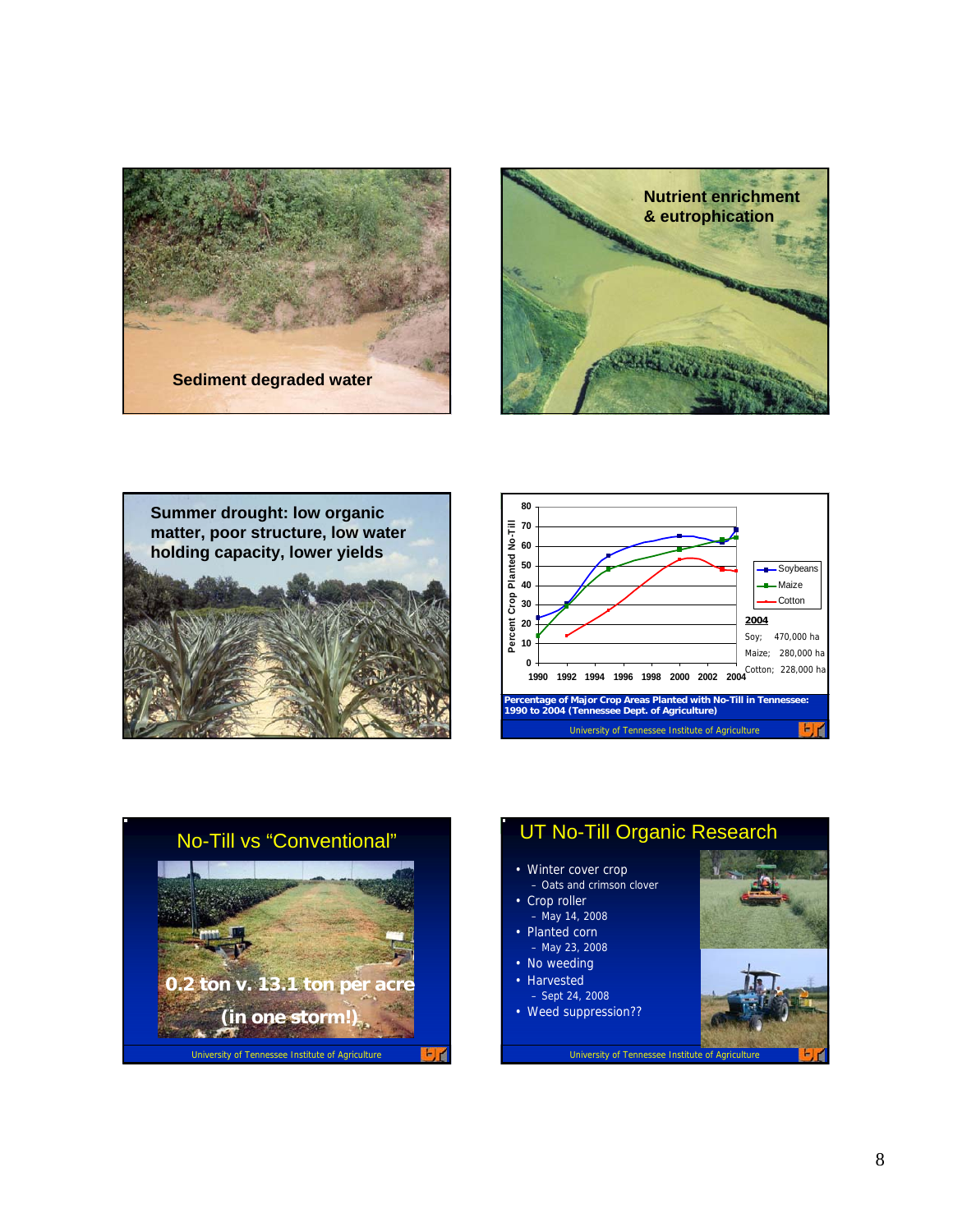